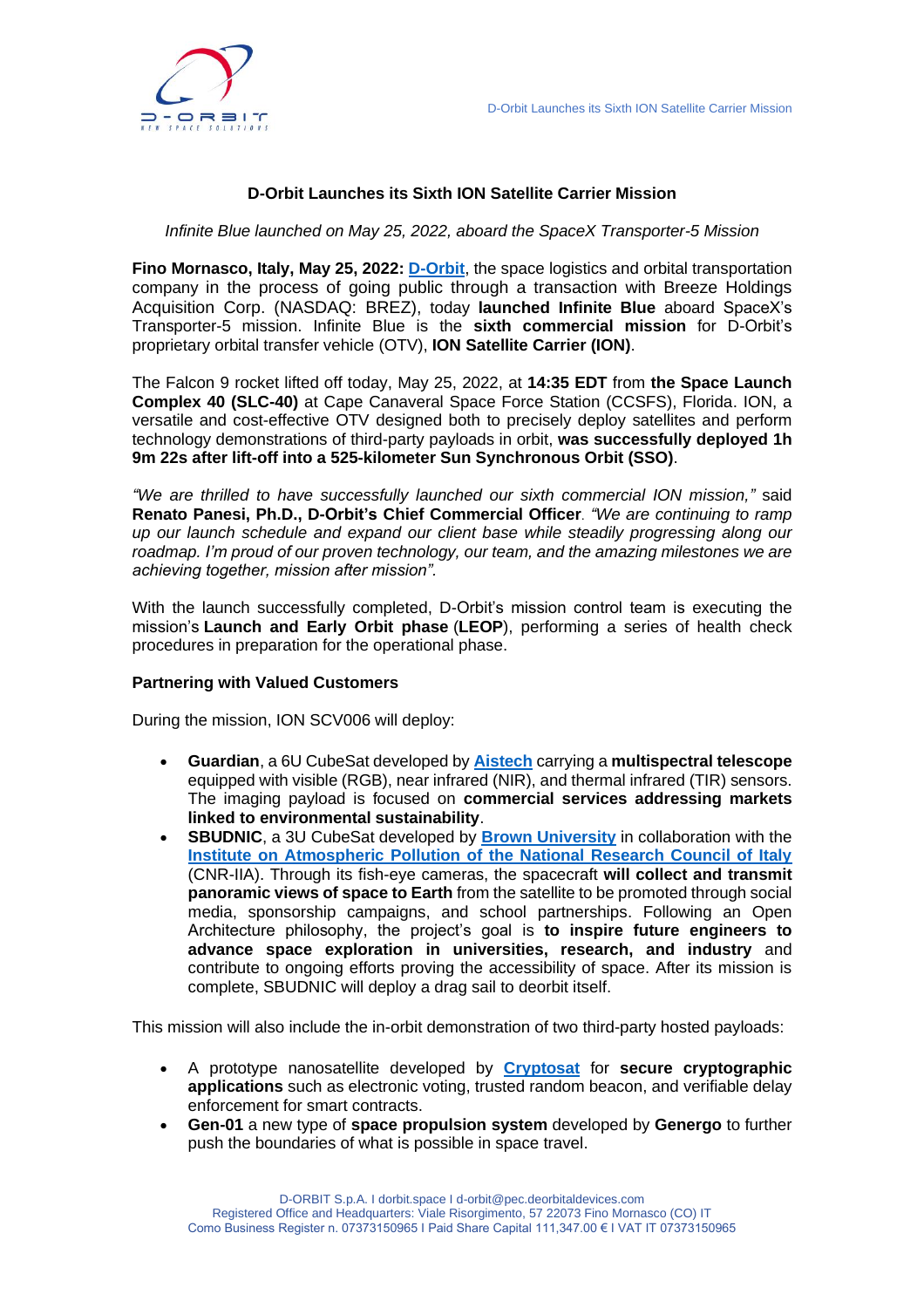

Infinite Blue is ION's sixth mission in less than two years and the third in 2022. **D-Orbit launched its first ION in September 2020** aboard an Arianespace VEGA launcher, then four further missions aboard SpaceX Transporter missions. With this launch, the Company will have transported to space **more than 80 payloads** collectively.

The Company has three more ION launches scheduled for the remainder of 2022.

## **About D-Orbit and Its Proposed Business Combination with Breeze Holdings**

D-Orbit is a market leader in the space logistics and transportation services industry with a track record of space-proven technologies and successful missions.

Founded in 2011, before the dawn of the New Space market, D-Orbit is the first company addressing the logistics needs of the space market. ION Satellite Carrier, for example, is a space vehicle that can transport satellites in orbit and release them individually into distinct orbital slots, reducing the time from launch to operations by up to 85% and the launch costs of an entire satellite constellation by up to 40%. ION can also accommodate multiple third-party payloads like innovative technologies developed by startups, experiments from research entities, and instruments from traditional space companies requiring a test in orbit.

D-Orbit is a space infrastructure pioneer with offices in Italy, Portugal, the UK, and the US; its commitment to pursuing business models that are profitable, friendly for the environment, and socially beneficial, led to D-Orbit S.p.A. becoming the first certified B-Corp space company in the world.

As previously announced on January 27, 2022, D-Orbit has entered into a business combination agreement among Breeze Holdings Acquisition Corp. ("Breeze Holdings") (NASDAQ: BREZ), a publicly traded special purpose acquisition company, D-Orbit and a newly formed joint stock company (société anonyme) governed by the laws of the Grand Duchy of Luxembourg ("Holdco") pursuant to which Holdco will become the publicly traded parent company of Breeze Holdings and D-Orbit upon the closing of the transactions. The transaction is expected to close in the second or third quarter of 2022, subject to the satisfaction of customary closing conditions, including certain governmental approvals and the approval of the shareholders of Breeze Holdings and the contribution of the D-Orbit shares by the D-Orbit shareholders.

# **About Breeze Holdings Acquisition Corp.**

Breeze Holdings is a blank check company organized for the purpose of effecting a merger, share exchange, asset acquisition, stock purchase, recapitalization, reorganization, or other similar business combination with one or more businesses or entities.

# **Additional Information About the Business Combination and Where to Find It**

In connection with the proposed business combination transaction, Holdco intends to file with the Securities and Exchange Commission (the "SEC") a registration statement on Form F-4 that will include a proxy statement of Breeze Holdings and that also will constitute a prospectus of Holdco with respect to the ordinary shares of Holdco to be issued in the proposed transaction (the "proxy statement/prospectus"). The definitive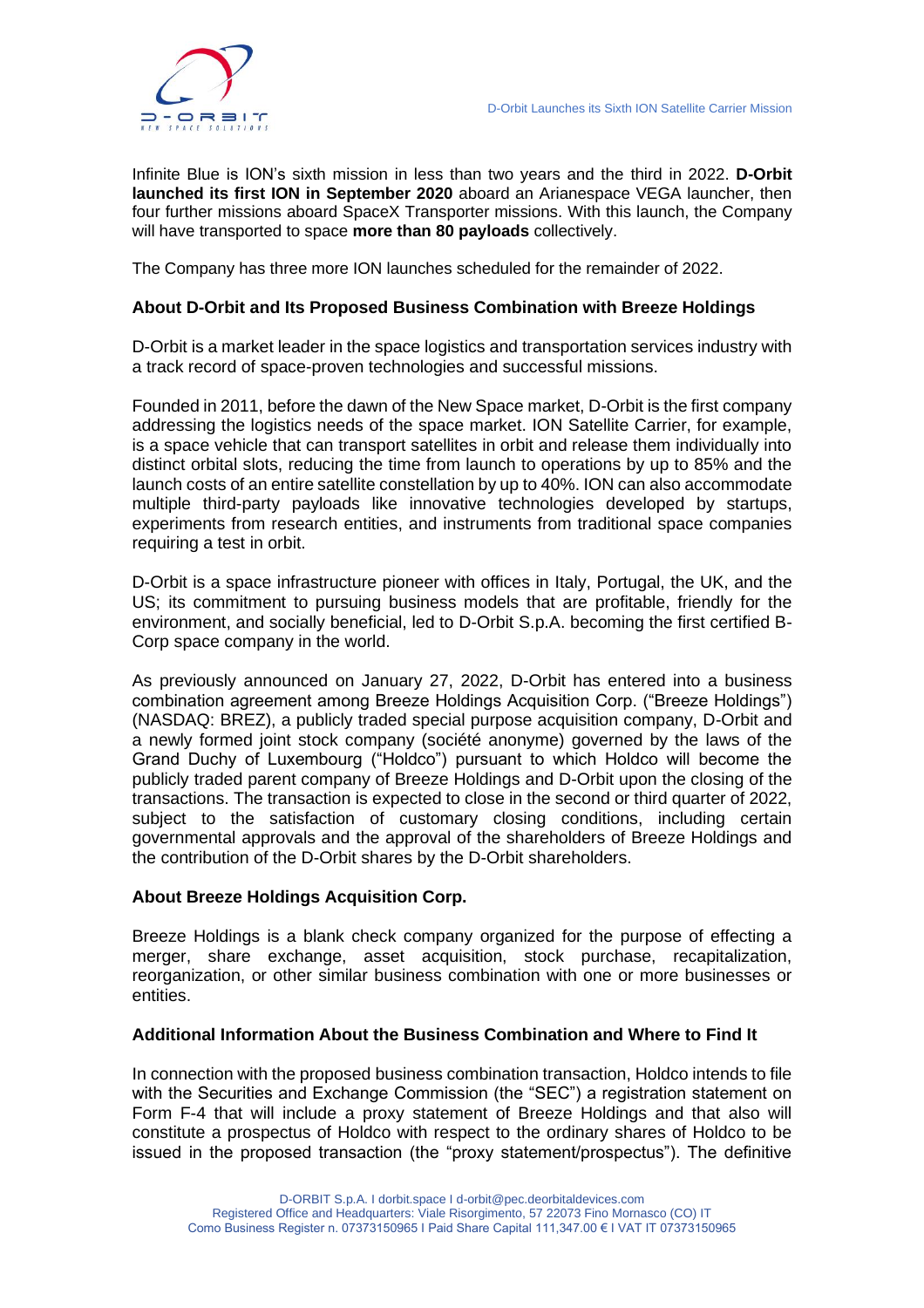

proxy statement/prospectus (if and when available) will be delivered to Breeze Holdings' and D-Orbit's stockholders. Each of Holdco and Breeze Holdings may also file other relevant documents regarding the proposed transaction with the SEC. BEFORE MAKING ANY VOTING OR INVESTMENT DECISION, INVESTORS AND SECURITY HOLDERS OF BREEZE HOLDINGS AND D-ORBIT ARE URGED TO READ THE REGISTRATION STATEMENT, PROXY STATEMENT/PROSPECTUS AND ALL OTHER RELEVANT DOCUMENTS THAT ARE FILED WITH THE SEC IN CONNECTION WITH THE PROPOSED TRANSACTION, INCLUDING ANY AMENDMENTS OR SUPPLEMENTS TO THESE DOCUMENTS, CAREFULLY AND IN THEIR ENTIRETY BECAUSE THEY WILL CONTAIN IMPORTANT INFORMATION ABOUT THE PROPOSED TRANSACTION.

Investors and security holders may obtain free copies of the proxy statement/prospectus (if and when available) and other documents that are filed or will be filed with the SEC by Breeze Holdings or Holdco through the website maintained by the SEC at www.sec.gov. Copies of the documents filed with the SEC by Breeze Holdings or Holdco will be available free of charge at Breeze Holdings Acquisition Corp., 955 W. John Carpenter Fwy., Suite 100-929, Irving, TX 75039, attention: J. Douglas Ramsey.

# **Participants in the Solicitation**

Breeze Holdings and its directors and executive officers are participants in the solicitation of proxies from the stockholders of Breeze Holdings in respect of the proposed transaction. Information about Breeze Holdings' directors and executive officers and their ownership of Breeze Holdings common stock is set forth in Breeze Holdings' Annual Report on Form 10-K for the year ended December 31, 2021 filed with the SEC on March 11, 2022. D-Orbit and Holdco may also be deemed to be participants in the solicitation of proxies from the stockholders of Breeze Holdings. Other information regarding the participants in the proxy solicitation and a description of their direct and indirect interests, by security holdings or otherwise, will be contained in the proxy statement/prospectus and other relevant materials to be filed with the SEC in respect of the proposed transaction when they become available. You may obtain free copies of these documents as described in the preceding paragraph.

# **Cautionary Note Regarding Forward-Looking Statements**

This press release contains forward-looking statements, including, among other things, statements regarding the anticipated benefits of the proposed transaction and the combined company becoming a publicly listed company, the anticipated impact of the proposed transaction on the combined companies' business and future financial and operating results, the anticipated timing of closing of the proposed transaction, the anticipated growth of the space economy, the success and customer acceptance of D-Orbit's product and service offerings, and other aspects of D-Orbit's operations or operating results. Words such as "may," "should," "will," "believe," "expect," "anticipate," "target," "project," and similar phrases that denote future expectations or intent regarding the combined company's financial results, operations, and other matters are intended to identify forward-looking statements. You should not rely upon forward-looking statements as predictions of future events. The outcome of the events described in these forward-looking statements is subject to known and unknown risks, uncertainties, and other factors that may cause future events to differ materially from the forward-looking statements in this press release, including but not limited to: (i) the ability to complete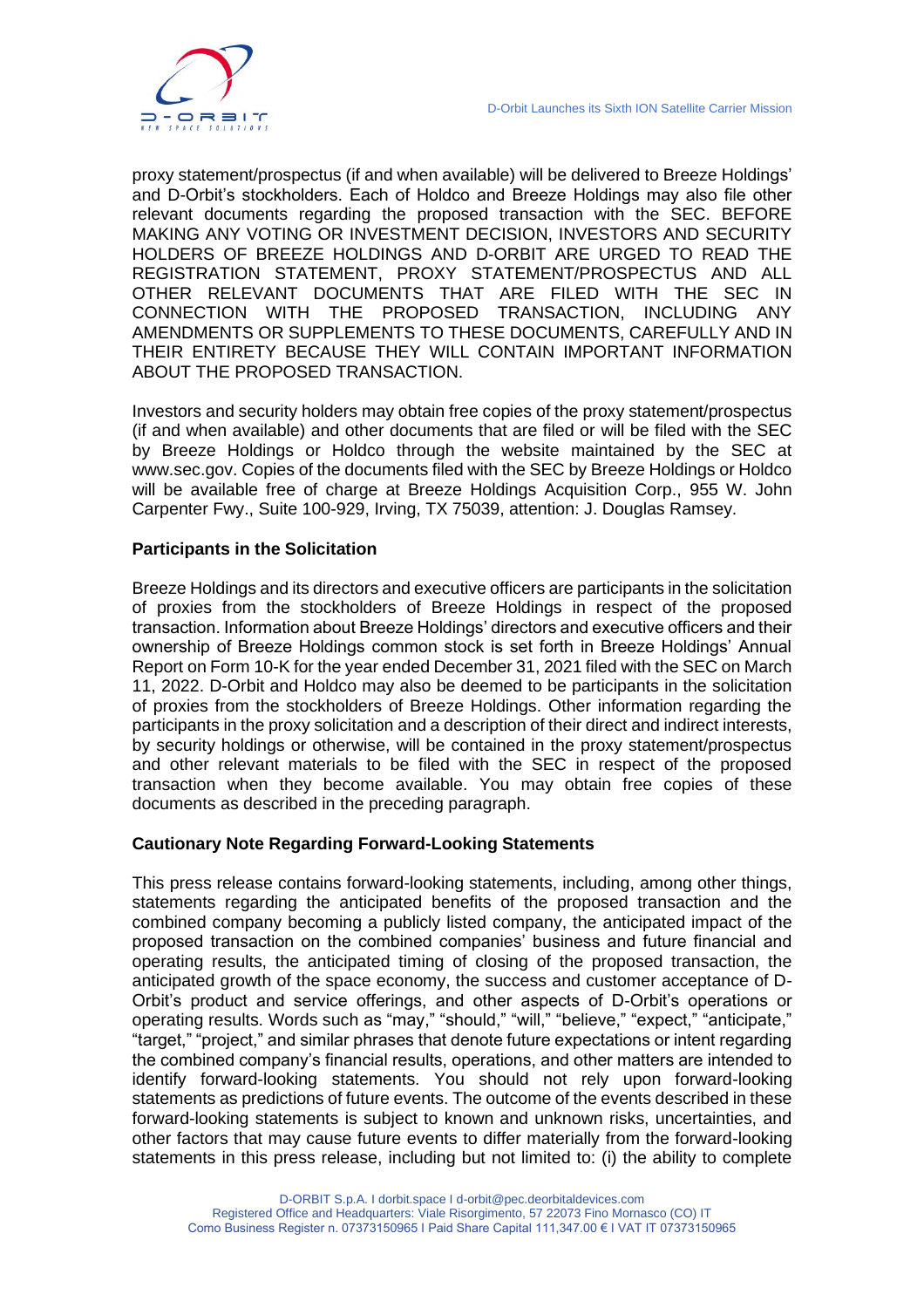

the proposed transaction within the time frame anticipated or at all; (ii) the failure to realize the anticipated benefits of the proposed transaction or those benefits taking longer than anticipated to be realized; (iii) the risk that the transaction may not be completed in a timely manner or at all, which may adversely affect the price of Breeze Holdings' securities; (iv) the risk that the transaction may not be completed by Breeze Holdings' business combination deadline and the potential failure to obtain further extensions of the business combination deadline if sought by Breeze Holdings; (v) the failure to satisfy the conditions to the consummation of the transaction, including the adoption of the business combination agreement by the stockholders of Breeze Holdings, the consummation of the exchange by the D-Orbit stockholders, the satisfaction of the minimum cash amount following redemptions by the public stockholders of Breeze Holdings and the receipt of any governmental and regulatory approvals; (vi) the lack of a third party valuation in determining whether or not to pursue the proposed transaction; (vii) the occurrence of any event, change or other circumstance that could give rise to the termination of the business combination agreement; (viii) the impact of COVID-19 on D-Orbit's business and/or the ability of the parties to complete the proposed transaction; (ix) the effect of the announcement or pendency of the transaction on D-Orbit's business relationships, performance, and business generally; (x) risks that the proposed transaction disrupts current plans and operations of D-Orbit and potential difficulties in D-Orbit employee retention as a result of the proposed transaction; (xi) the outcome of any legal proceedings that may be instituted against D-Orbit or Breeze Holdings related to the business combination agreement or the proposed transaction; (xii) the ability to obtain and maintain the listing of Holdco's securities and the ability to maintain Breeze Holdings' securities, in each case on the NASDAQ Stock Market; (xiii) potential volatility in the price of Breeze Holdings' and Holdco's securities due to a variety of factors, including changes in the competitive and highly regulated industries in which D-Orbit operates, variations in performance across competitors, changes in laws and regulations affecting D-Orbit's business and changes in the combined company's capital structure; (xiv) the ability to implement business plans, identify and realize additional opportunities and achieve forecasts and other expectations after the completion of the proposed transaction; (xv) the risk of downturns and the possibility of rapid change in the highly competitive industry in which D-Orbit operates; (xvi) the inability of D-Orbit and its current and future collaborators to successfully develop and commercialize D-Orbit's services in the expected time frame or at all; (xvii) the risk that the post-combination company may never achieve or sustain profitability; (xviii) Holdco's potential need to raise additional capital to execute its business plan, which capital may not be available on acceptable terms or at all; (xix) the risk that the post-combination company experiences difficulties in managing its growth and expanding operations; (xx) the risk that third-party suppliers and manufacturers are not able to fully and timely meet their obligations; (xxi) the risk that orders that have been placed by customers for launches with D-Orbit are cancelled or modified; (xxii) that the material weaknesses in D-Orbit's internal control over financial reporting, if not corrected, could adversely affect the reliability of D-Orbit's financial reporting; (xxiii) the risk of regulatory lawsuits or proceedings relating to D-Orbit's services; (xxiv) the risk that D-Orbit is unable to secure or protect its intellectual property; and (xxv) the risk factors as set forth in the D-Orbit Investor Presentation, dated March 2022. The forward-looking statements contained in this press release are also subject to additional risks, uncertainties, and factors, including those described in Breeze Holdings' most recent Annual Report on Form 10-K and Quarterly Reports on Form 10-Q and other documents filed or to be filed with the SEC by Breeze Holdings or Holdco from time to